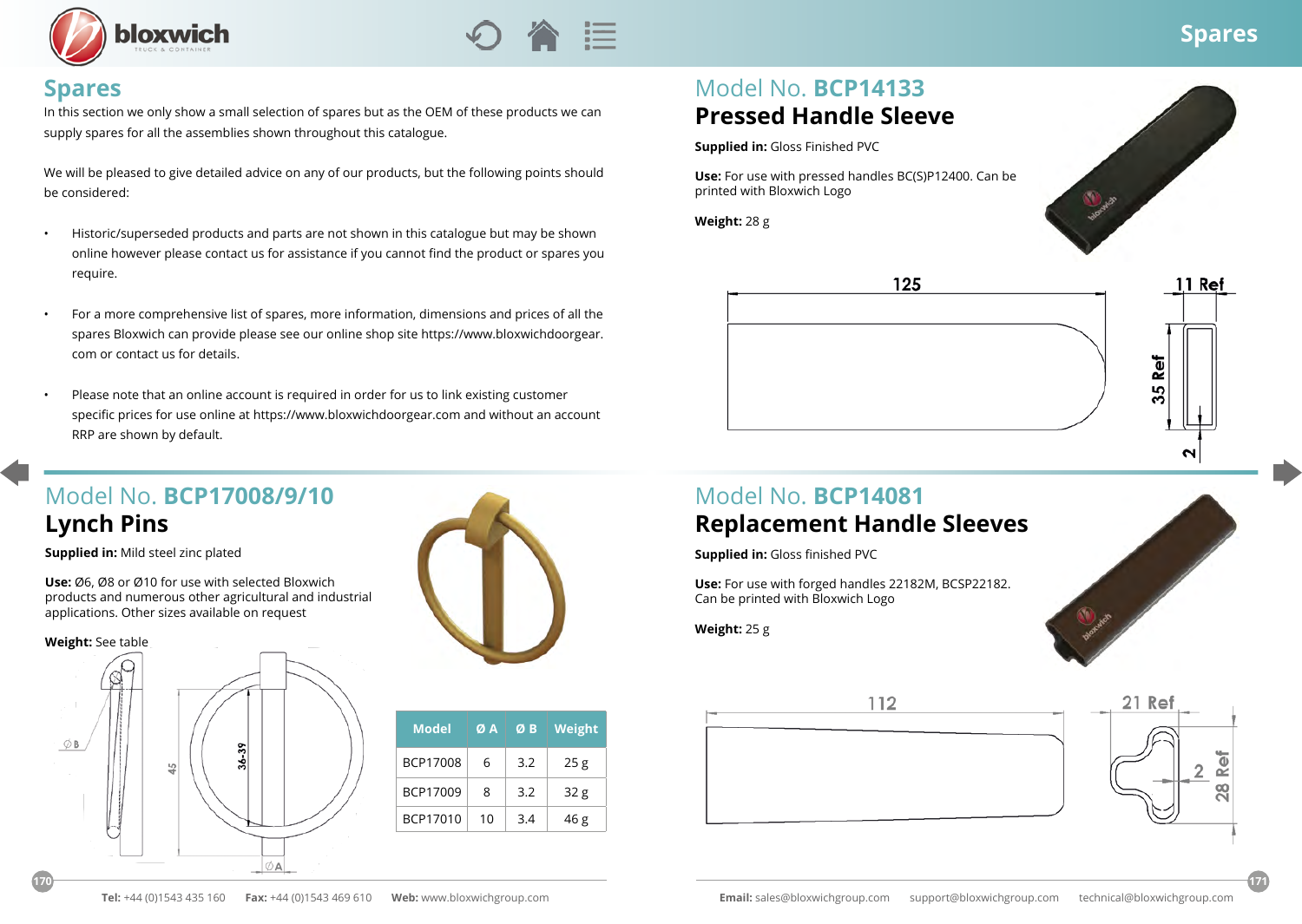



# Model No. **BCP14354** (Mild Steel) Model No. **BCSP14354** (Stainless Steel)

### **Small Forged Handle**

**Supplied in:** Mild steel self colour, zinc plated or galvanised and 304 stainless steel

**Use:** With Bloxwich Ø22mm door gear

**Weight:** 360 g



# Model No. **22182M** (Mild Steel) Model No. **BCSP22182** (Stainless Steel)

### **Forged Handle**

**Supplied in:** Mild steel self colour, zinc plated or galvanised and 304 stainless steel

**Use:** With Bloxwich Ø27mm or Ø34mm door gear

**Weight:** 820 g



### Model No. **BCP13773** (Mild Steel) Model No. **BCSP13773** (Stainless Steel) **D Grip Handle**

**Supplied in:** Mild steel zinc plated or galvanised and 304 stainless steel

**Use:** With Bloxwich Ø27mm or Ø34mm door gear

**Weight:** 800 g



### Model No. **BCP12400** (Mild Steel) Model No. **BCSP12400** (Stainless Steel)

### **Pressed Handle**

**Supplied in:** Mild steel self colour, zinc plated or galvanised and 304 stainless steel

**Use:** With Bloxwich Ø27mm or Ø34mm door gear

**Weight:** 1.1 kg